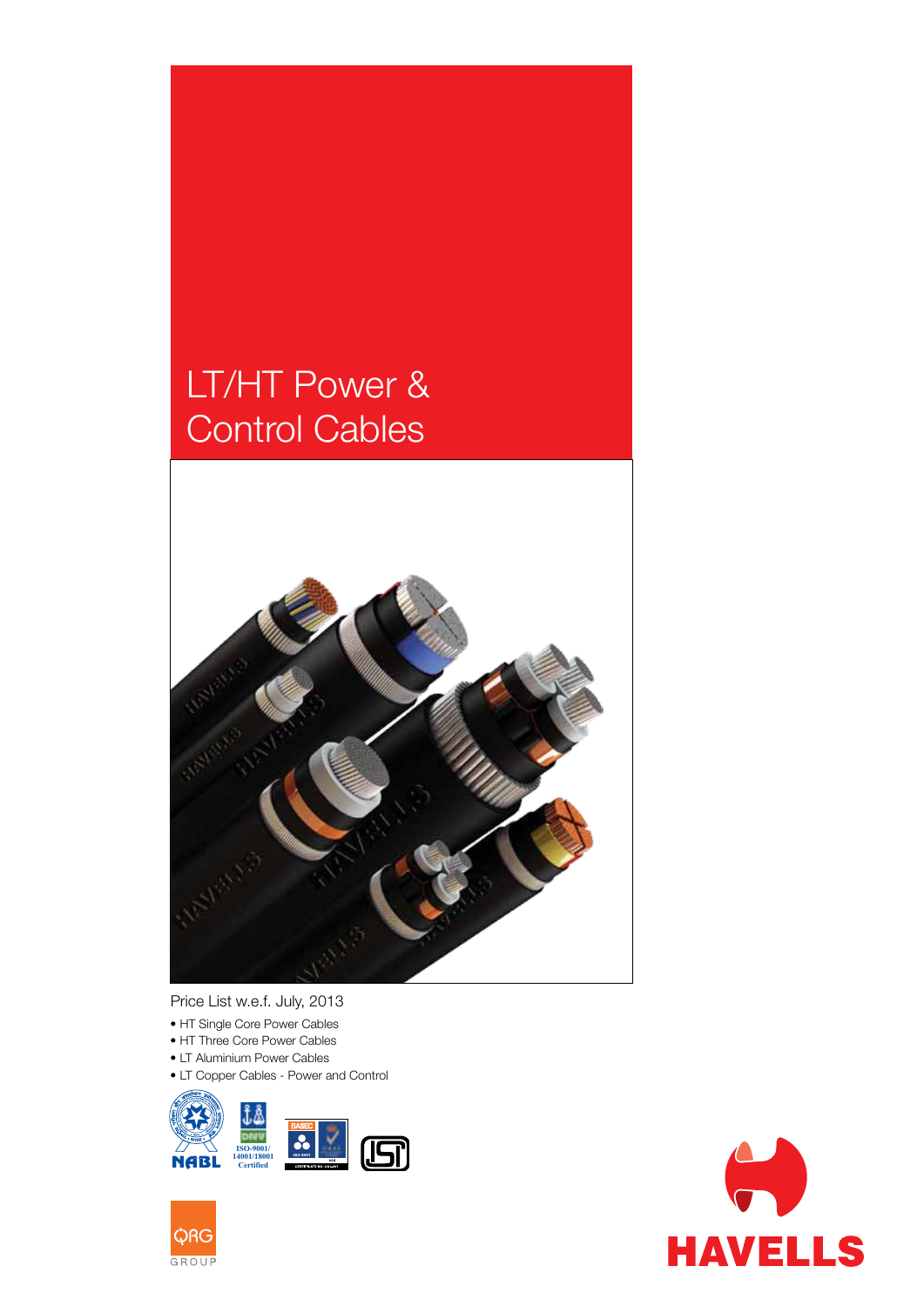# HT Single Core Power Cables - Aluminium Conductor A2XWaY

Havells Brand Stranded Compact Circular Aluminium Conductor, Conductor Screen With Extruded Semi Conducting Compound, XLPE Insulated, Insulation Screening With Extruded Semi Conducting Compound In Combination With Copper Tape, Al Round Wire Armoured And Overall PVC Sheathed Cable Conforming To IS 7098 / (Part-II) 1985 With The Latest Amendments.

| Cable (Size in<br>sq.mm) | 3.3 KV E/UE | $6.6$ KV $(E)$ | 6.6 KV (UE)<br>11 KV(E) | 11 KV (UE) | 22 KV (E) | 33 KV (E) | 33 KV (UE) |
|--------------------------|-------------|----------------|-------------------------|------------|-----------|-----------|------------|
| 70                       | 440.00      | 452.00         | 485.00                  | 584.00     |           |           |            |
| 95                       | 497.00      | 510.00         | 545.00                  | 681.00     | 727.00    | 954.00    |            |
| 120                      | 560.00      | 574.00         | 616.00                  | 769.00     | 808.00    | 1050.00   | 1171.00    |
| 150                      | 626.00      | 642.00         | 678.00                  | 835.00     | 880.00    | 1123.00   | 1270.00    |
| 185                      | 721.00      | 738.00         | 812.00                  | 942.00     | 992.00    | 1259.00   | 1391.00    |
| 240                      | 910.00      | 929.00         | 951.00                  | 1096.00    | 1140.00   | 1423.00   | 1651.00    |
| 300                      | 1055.00     | 1083.00        | 1086.00                 | 1237.00    | 1284.00   | 1669.00   | 1821.00    |
| 400                      | 1264.00     | 1313.00        | 1296.00                 | 1463.00    | 1520.00   | 1908.00   | 2081.00    |
| 500                      | 1535.00     | 1609.00        | 1666.00                 | 1815.00    | 1876.00   | 2237.00   | 2404.00    |
| 630                      | 1903.00     | 1935.00        | 1988.00                 | 2160.00    | 2226.00   | 2622.00   | 2812.00    |
| 800                      | 2357.00     | 2378.00        | 2412.00                 | 2528.00    | 2600.00   | 3003.00   | 3379.00    |
| 1000                     | 2844.00     | 2854.00        | 2856.00                 | 2974.00    | 3052.00   | 3650.00   | 3884.00    |

#### Extras For Special Construction: the construction of the construction of the construction: the construction: the construction of the construction of the construction of the construction of the construction of the construct

| 1) FRLS PVC Inner Sheath |  |
|--------------------------|--|
|                          |  |

| 2) FRLS PVC Outer Sheath | 5% |
|--------------------------|----|
|                          |    |

3) Oxygen Index 3%

Note : The above rates are exclusive of Excise duty, Sales Tax, Octroi & any other taxes which shall be charged extra. This cancels all our previous Price Lists. This Price List is subject to change without prior notice.

## HT Three Core Power Cables - Aluminium Conductor A2XFY

7.5%

Havells Brand Stranded Compact Circular Aluminium Conductor, Conductor Screen With Extruded Semi Conducting Compound, XLPE Insulated, Insulation Screening With Extruded Semi Conducting Compound In Combination With Copper Tape, Cores Laid Up, Innersheath Of PVC, Galvanised Steel Flat Strip Armoured And Overall PVC Sheathed Cable Conforming To IS 7098 / (Part-II) 1985 With The Latest Amendments.

|  | - 7 | 098- | ì |
|--|-----|------|---|
|  |     |      |   |

| Cable (Size in<br>sq.mm)                                   | 3.3 KV E/UE | 6.6 KV $(E)$ | 6.6 KV (UE)<br>11 KV(E) | 11 KV (UE) | 22 KV (E) | 33 KV (E) | 33 KV (UE) |  |  |
|------------------------------------------------------------|-------------|--------------|-------------------------|------------|-----------|-----------|------------|--|--|
| 35                                                         | 727.00      | 802.00       | 882.00                  |            |           |           |            |  |  |
| 50                                                         | 845.00      | 912.00       | 999.00                  |            | 1401.00   |           |            |  |  |
| 70                                                         | 1024.00     | 1101.00      | 1187.00                 | 1513.00    | 1620.00   |           |            |  |  |
| 95                                                         | 1242.00     | 1322.00      | 1418.00                 | 1759.00    | 1873.00   | 2570.00   | 2921.00    |  |  |
| 120                                                        | 1461.00     | 1544.00      | 1636.00                 | 1997.00    | 2118.00   | 2807.00   | 3217.00    |  |  |
| 150                                                        | 1650.00     | 1742.00      | 1826.00                 | 2206.00    | 2336.00   | 3044.00   | 3450.00    |  |  |
| 185                                                        | 1944.00     | 2028.00      | 2125.00                 | 2525.00    | 2644.00   | 3396.00   | 3821.00    |  |  |
| 240                                                        | 2357.00     | 2455.00      | 2550.00                 | 2969.00    | 3098.00   | 3882.00   | 4332.00    |  |  |
| 300                                                        | 2784.00     | 2926.00      | 2968.00                 | 3417.00    | 3554.00   | 4363.00   | 4834.00    |  |  |
| 400                                                        | 3384.00     | 3662.00      | 3578.00                 | 4016.00    | 4185.00   | 5051.00   | 5557.00    |  |  |
| Extras For Special Construction:<br>*Rate in Rs. Per Metre |             |              |                         |            |           |           |            |  |  |

| <b>EXTRIBUT OF SPECIAL COLISTIQUIOL.</b>  |       |                                |      |
|-------------------------------------------|-------|--------------------------------|------|
| 1) Extruded PVC Inner Sheath              | 5%    | 4) FRLS PVC Inner Sheath       | 7.5% |
| 2) Pressure Extruded PVC Innersheath      | 13%   | 5) FRLS PVC Outer Sheath       | 5%   |
| 3) Round Wire Armouring - Up to 11 KV (E) | 25%   | 6) FR Sheath with Oxygen Index | 3%   |
| 11 KV (UE) & Above                        | 27.5% |                                |      |



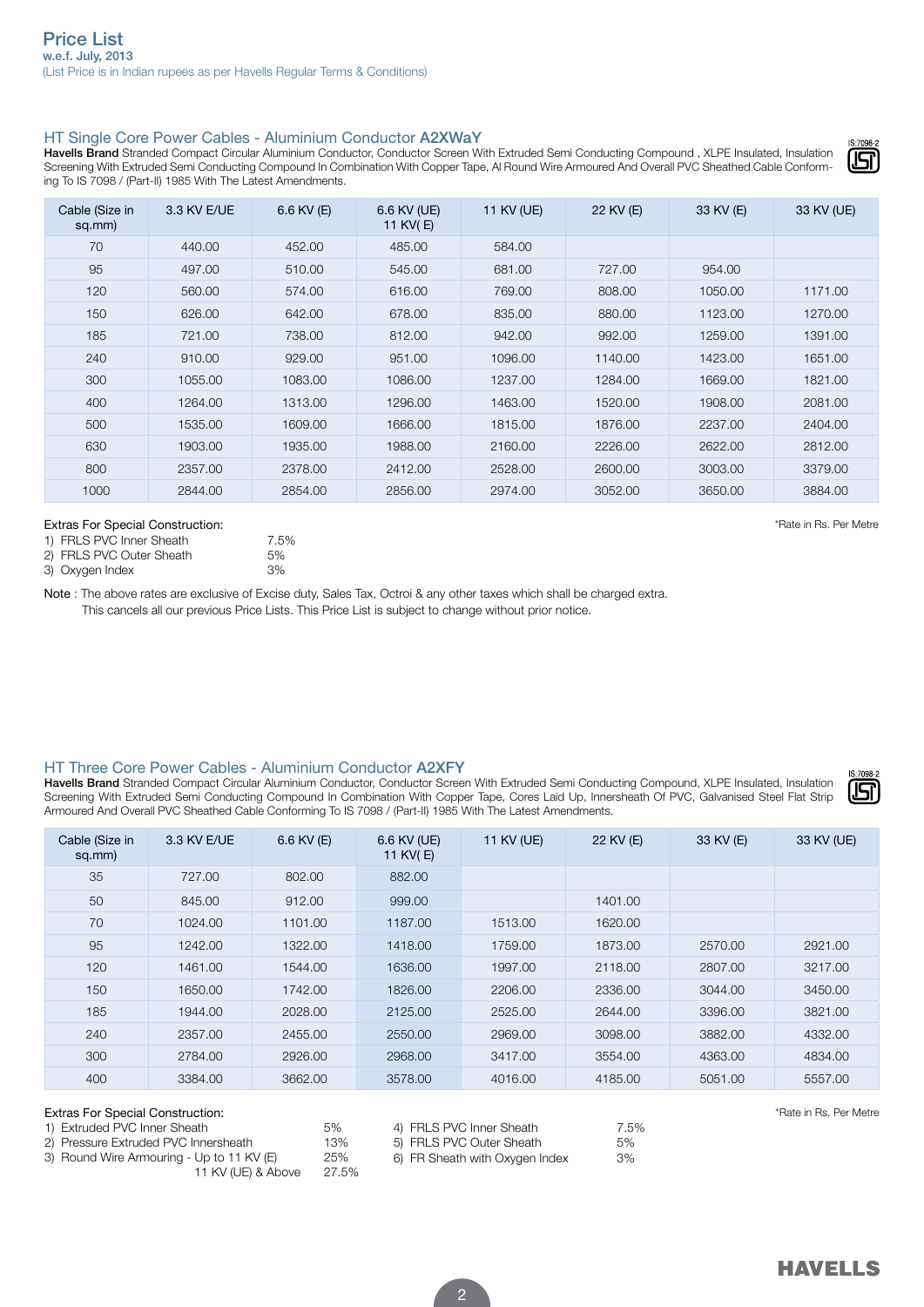## LT Power Cables - Aluminium Conductor

Havells Brand Power Cables, Solid Aluminum Conductor Up To 10 Sqmm Balance Stranded Conductor, XLPE Insulated,Cores Laid Up, PVC Innersheathed, Unarmoured/Armoured (Aluminium Wire For Single Core Up To 70 Sqmm Balance Aluminium Strip, Glavanised Wire For Cables Upto 2X10 Sqmm, 3X10 Sqmm, 4X6 Sqmm Balance All Galvanised Steel Strip), Extruded PVC Type ST2 Sheathed, 650/1100V Grade As Per IS 7098(Part 1) 1988

| <b>Un Armoured</b> |          |          |            |            |            | Armoured         |                |                |            |                |
|--------------------|----------|----------|------------|------------|------------|------------------|----------------|----------------|------------|----------------|
| Cable (Size        | Core - 1 | Core - 2 | $Core - 3$ | Core - 3.5 | Core - $4$ | $Core - 1$       | $Core - 2$     | Core - 3       | Core - 3.5 | $Core - 4$     |
| in sq.mm $)$       | A2XY     | A2XY     | A2XY       | A2XY       | A2XY       | A2XWaY<br>A2XFaY | A2XWY<br>A2XFY | A2XWY<br>A2XFY | A2XFY      | A2XWY<br>A2XFY |
| 6                  |          | 77.00    | 93.00      |            | 110.00     |                  | 129.00         | 151.00         |            | 166.00         |
| 10                 |          | 98.00    | 120.00     |            | 144.00     |                  | 158.00         | 180.00         |            | 215.00         |
| 16                 | 55.00    | 119.00   | 154.00     |            | 192.00     | 99.00            | 189.00         | 200.00         |            | 234.00         |
| 25                 | 72.00    | 153.00   | 214.00     | 250.00     | 268.00     | 120.00           | 196.00         | 260.00         | 300.00     | 323.00         |
| 35                 | 90.00    | 193.00   | 274.00     | 311.00     | 346.00     | 145.00           | 240.00         | 329.00         | 370.00     | 410.00         |
| 50                 | 116.00   | 248.00   | 355.00     | 410.00     | 450.00     | 176.00           | 299.00         | 413.00         | 477.00     | 527.00         |
| 70                 | 155.00   | 334.00   | 492.00     | 567.00     | 627.00     | 223.00           | 398.00         | 556.00         | 639.00     | 702.00         |
| 95                 | 200.00   | 447.00   | 625.00     | 723.00     | 802.00     | 252.00           | 497.00         | 694.00         | 805.00     | 887.00         |
| 120                | 250.00   | 532.00   | 773.00     | 909.00     | 1009.00    | 303.00           | 599.00         | 849.00         | 1005.00    | 1097.00        |
| 150                | 304.00   | 648.00   | 957.00     | 1095.00    | 1241.00    | 360.00           | 728.00         | 1036.00        | 1192.00    | 1337.00        |
| 185                | 375.00   | 810.00   | 1190.00    | 1376.00    | 1544.00    | 440.00           | 894.00         | 1278.00        | 1473.00    | 1639.00        |
| 240                | 470.00   | 1030.00  | 1521.00    | 1756.00    | 1975.00    | 540.00           | 1118.00        | 1614.00        | 1862.00    | 2078.00        |
| 300                | 575.00   | 1271.00  | 1871.00    | 2160.00    | 2439.00    | 657.00           | 1367.00        | 1962.00        | 2269.00    | 2542.00        |
| 400                | 757.00   | 1630.00  | 2407.00    | 2787.00    | 3148.00    | 825.00           | 1739.00        | 2514.00        | 2900.00    | 3252.00        |
| 500                | 905.00   | 2050.00  | 2930.00    | 3385.00    | 3820.00    | 1080.00          | 2320.00        | 3250.00        | 3787.00    | 4250.00        |
| 630                | 1150.00  | 2587.00  | 3720.00    | 4400.00    | 4940.00    | 1370.00          | 2920.00        | 4120.00        | 4920.00    | 5500.00        |
| 800                | 1510.00  |          |            |            |            | 1684.00          |                |                |            |                |
| 1000               | 1920.00  |          |            |            |            | 2075.00          |                |                |            |                |

\*Rate in Rs. Per Metre

| <b>Extras For Special Construction:</b><br>1) Round Wire Armouring                                                                                                                                                                                           |                                                                           | <b>LSZH</b><br><b>FRLS Loading Factor</b> |                 |              |         |                 |                 |  |  |  |
|--------------------------------------------------------------------------------------------------------------------------------------------------------------------------------------------------------------------------------------------------------------|---------------------------------------------------------------------------|-------------------------------------------|-----------------|--------------|---------|-----------------|-----------------|--|--|--|
| $-2 \times 16$ & above<br>$-3 \times 16$ & 3.5 CX25 & above<br>$-4 \times 10$ & above<br>- For Single core 95 & above<br>2) Stranding 10 sq.mm and below<br>3) Extruded PVC Innersheath Up 50<br>Extruded PVC Innersheath 70 & Above<br>4) HR PVC Insulation | 25.00%<br>25.00%<br>25.00%<br>25.00%<br>10.00%<br>5.00%<br>2.50%<br>2.00% | Cable Size<br>(Sq.mm)                     | Inner<br>Sheath | Outer Sheath |         | Inner<br>Sheath | Outer<br>Sheath |  |  |  |
|                                                                                                                                                                                                                                                              |                                                                           |                                           |                 | Armd.        | Unarmd. |                 |                 |  |  |  |
|                                                                                                                                                                                                                                                              |                                                                           | Power (Al.)                               |                 |              |         |                 |                 |  |  |  |
|                                                                                                                                                                                                                                                              |                                                                           | Upto 16                                   | 10.0%           | 15.0%        | 15.0%   | 15%             | 20%             |  |  |  |
|                                                                                                                                                                                                                                                              |                                                                           | $25 - 50$                                 | 7.5%            | 10.0%        | 10.0%   | 12.5%           | 15%             |  |  |  |
| 5) HR PVC Inner Sheath<br>6) HR PVC Outer Sheath                                                                                                                                                                                                             | 2.00%<br>2.00%                                                            | 70 & above                                | 5.0%            | 7.5%         | 7.5%    | 15%             | 12.5%           |  |  |  |
| 7) Oxygen Index (FR)<br>8) PVC Cables                                                                                                                                                                                                                        | 2.50%                                                                     | Power Single Core (Al.)                   |                 |              |         |                 |                 |  |  |  |
|                                                                                                                                                                                                                                                              | 5.00%                                                                     | Upto 16                                   | $-N.A-$         | 20.0%        | 20.0%   | 25%             | 25%             |  |  |  |
|                                                                                                                                                                                                                                                              |                                                                           | $25 - 70$                                 | $-N.A-$         | 15.0%        | 15.0%   | 20%             | 20%             |  |  |  |
|                                                                                                                                                                                                                                                              |                                                                           | 95 & above                                | $-N.A-$         | 12.5%        | 12.5%   | 17.5%           | 17.5%           |  |  |  |

Note : The above rates are exclusive of Excise duty, Sales Tax, Octroi & any other taxes which shall be charged extra. This cancels all our previous Price Lists. This Price List is subject to change without prior notice.

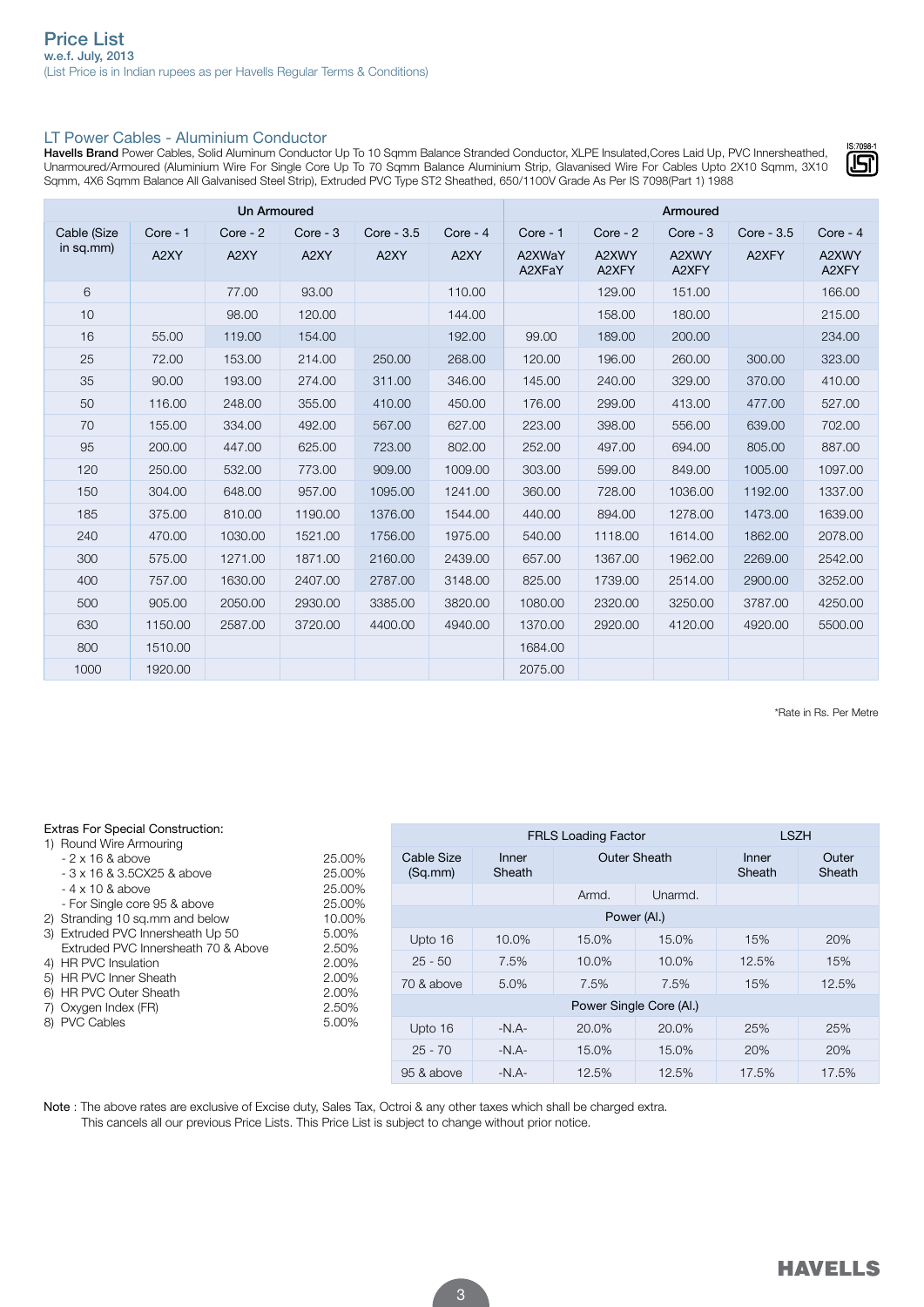# LT Power Cables - Copper Conductor

Havells Brand Power Copper Cables, Solid Copper Conductor Upto 6 Sqmm And Balance Stranded Copper, XLPE Insulated, Cores Laid Up, PVC Innersheathed, Unarmoured/Armoured (Glavanised Wire For Cables Up To 2X10 Sqmm, 3X10 Sqmm, 4X6 Sqmm Balance All Galvanised Steel Strip), Extruded PVC Type ST2 Sheathed, 650/1100 V Grade As Per IS 7098 (Part 1) 1988

| <b>Un Armoured</b> |          |            |          |            |           | Armoured       |              |              |              |              |
|--------------------|----------|------------|----------|------------|-----------|----------------|--------------|--------------|--------------|--------------|
| Cable (Size        | Core - 1 | $Core - 2$ | Core - 3 | Core - 3.5 | Core $-4$ | $Core - 1$     | $Core - 2$   | Core - 3     | $Core - 3.5$ | Core $-4$    |
| in sq.mm)          | 2XY      | 2XY        | 2XY      | 2XY        | 2XY       | 2XWaY<br>2XFaY | 2XWY<br>2XFY | 2XWY<br>2XFY | 2XFY         | 2XWY<br>2XFY |
| $\overline{4}$     |          | 186.00     | 261.00   |            | 339.00    |                | 236.00       | 306.00       |              | 389.00       |
| 6                  |          | 263.00     | 373.00   |            | 488.00    |                | 318.00       | 422.00       |              | 543.00       |
| 10                 |          | 416.00     | 597.00   |            | 784.00    |                | 481.00       | 657.00       |              | 847.00       |
| 16                 | 298.00   | 596.00     | 883.00   |            | 1166.00   | 325.00         | 664.00       | 930.00       |              | 1221.00      |
| 25                 | 459.00   | 934.00     | 1387.00  | 1674.00    | 1833.00   | 504.00         | 981.00       | 1438.00      | 1729.00      | 1893.00      |
| 35                 | 634.00   | 1290.00    | 1919.00  | 2207.00    | 2541.00   | 684.00         | 1341.00      | 1980.00      | 2273.00      | 2611.00      |
| 50                 | 870.00   | 1766.00    | 2632.00  | 3079.00    | 3488.00   | 923.00         | 1822.00      | 2697.00      | 3154.00      | 3574.00      |
| 70                 | 1237.00  | 2510.00    | 3757.00  | 4381.00    | 4981.00   | 1298.00        | 2581.00      | 3830.00      | 4464.00      | 5070.00      |
| 95                 | 1659.00  | 3495.00    | 5218.00  | 6095.00    | 6927.00   | 1729.00        | 3642.00      | 5509.00      | 6320.00      | 7173.00      |
| 120                | 2093.00  | 4397.00    | 6569.00  | 7822.00    | 8738.00   | 2175.00        | 4568.00      | 6797.00      | 8099.00      | 9028.00      |
| 150                | 2616.00  | 5487.00    | 8215.00  | 9471.00    | 10921.00  | 2707.00        | 5697.00      | 8484.00      | 9786.00      | 11267.00     |
| 185                | 3220.00  | 6764.00    | 10120.00 | 11837.00   | 13452.00  | 3329.00        | 7006.00      | 10442.00     | 12206.00     | 13856.00     |
| 240                | 4150.00  | 8723.00    | 13059.00 | 15226.00   | 17361.00  | 4277.00        | 9013.00      | 13452.00     | 15681.00     | 17860.00     |
| 300                | 5173.00  | 10881.00   | 16284.00 | 18994.00   | 21659.00  | 5332.00        | 11227.00     | 16746.00     | 19536.00     | 22554.00     |
| 400                | 6800.00  | 14282.00   | 21385.00 | 24743.00   | 28456.00  | 6986.00        | 17419.00     | 21978.00     | 25417.00     | 29203.00     |
| 500                | 8587.00  |            |          |            |           | 8816.00        |              |              |              |              |
| 630                | 10816.00 |            |          |            |           | 11096.00       |              |              |              |              |
| 800                | 13727.00 |            |          |            |           | 14061.00       |              |              |              |              |
| 1000               | 17150.00 |            |          |            |           | 17553.00       |              |              |              |              |

\*Rate in Rs. Per Metre

**S-7098** 191

# LT Control Cables - Copper Conductor

Havells Brand Control Copper Cables,Solid Copper Conductor Upto 6 Sqmm And Balance Stranded Copper, XLPE Insulated, Cores Laid Up, PVC Innersheathed, Unarmoured/Armoured (Glavanised Wire For Cables Up To 10X1.5 Sqmm, 8X2.5 Sqmm, Balance All Galvanised Steel Strip), Extruded PVC Type ST2 Sheathed, 650/1100 V Grade As Per IS 7098 (Part 1) 1988

| Number of<br>Cores | UN ARMOURED<br>2XY |        | ARMOURED -<br>2XWY/2XFY |        | Number of<br>Cores | UN ARMOURED<br>2XY |         | ARMOURED -<br>2XFY |         |
|--------------------|--------------------|--------|-------------------------|--------|--------------------|--------------------|---------|--------------------|---------|
|                    | 1.5                | 2.5    | 1.5                     | 2.5    |                    | 1.5                | 2.5     | 1.5                | 2.5     |
| 2                  | 90.00              | 136.00 | 134.00                  | 175.00 | 14                 | 455.00             | 715.00  | 532.00             | 774.00  |
| 3                  | 118.00             | 171.00 | 165.00                  | 225.00 | 16                 | 516.00             | 819.00  | 569.00             | 871.00  |
| $\overline{4}$     | 148.00             | 220,00 | 199.00                  | 280.00 | 19                 | 607.00             | 965.00  | 659.00             | 1022.00 |
| 5                  | 175.00             | 263.00 | 234.00                  | 335.00 | 24                 | 768.00             | 1213.00 | 825.00             | 1280.00 |
| 6                  | 206.00             | 312.00 | 268,00                  | 390.00 | 27                 | 857.00             | 1357.00 | 920.00             | 1424.00 |
| $\overline{7}$     | 233.00             | 358.00 | 297.00                  | 440.00 | 30                 | 981.00             | 1555.00 | 1045.00            | 1629.00 |
| 8                  | 268,00             | 405.00 | 322.00                  | 465.00 | 37                 | 1199.00            | 1906.00 | 1272.00            | 1985.00 |
| 9                  | 300.00             | 452.00 | 360.00                  | 525.00 | 44                 | 1421.00            | 2274.00 | 1505.00            | 2368.00 |
| 10                 | 334.00             | 521.00 | 403.00                  | 572.00 | 52                 | 1668.00            | 2672.00 | 1760.00            | 2772.00 |
| 12                 | 394.00             | 618.00 | 466.00                  | 671.00 | 61                 | 1960.00            | 3123.00 | 2054.00            | 3227.00 |

\*Rate in Rs. Per Metre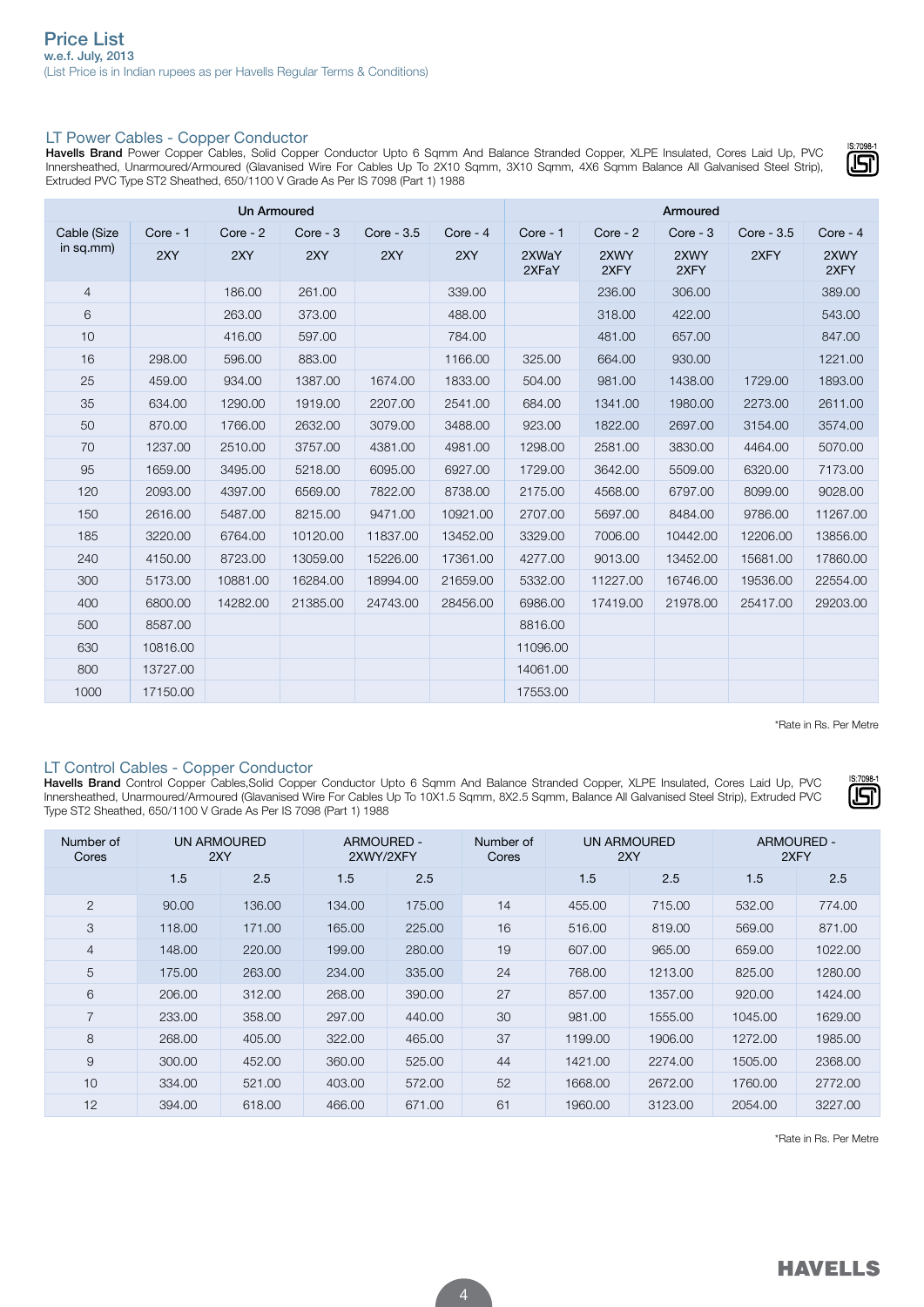Extras For Special Construction (Control cables)-

| Extras For Special Construction (Control cables)-<br>1) Tinning |                         | FRLS Loading Factor - Control Cable | <b>LSZH</b>     |                     |          |                 |                 |
|-----------------------------------------------------------------|-------------------------|-------------------------------------|-----------------|---------------------|----------|-----------------|-----------------|
| 2) Stranding (Upto 6 SQ.MM)<br>3) Extruded Innersheath          | 3.00%<br>6.00%<br>2.50% | Cores                               | Inner<br>Sheath | <b>Outer Sheath</b> |          | Inner<br>Sheath | Outer<br>Sheath |
| 4) Round Wire Armouring                                         |                         |                                     |                 | Armoured            | Unarmd.  |                 |                 |
| 1C x 95 sq. mm & above                                          | 15.00%                  |                                     |                 |                     |          |                 |                 |
| 1.5 sq.mm - 12 core & above                                     | 15.00%                  | $2 - 4$                             | 10.0%           | $10.0\%$            | $10.0\%$ | 15.0%           | 15.0%           |
| 2.5 sq.mm - 9 core & above                                      | 15.00%                  | $5 - 10$                            | 7.5%            | 10.0%               | 10.0%    | 15.0%           | 15.0%           |
| 10 sq.mm - 4 core & above                                       | 15.00%                  |                                     |                 |                     |          |                 |                 |
| 16 sq.mm - 2 core & above                                       | 15.00%                  | 12 & Above                          | 7.5%            | 7.5%                | 7.5%     | 12.5%           | 12.5%           |
| 16 sq.mm - 3 core & above                                       | 15.00%                  |                                     |                 |                     |          |                 |                 |
| 5) OXYGEN INDEX (FR)                                            | 2.50%                   |                                     |                 |                     |          |                 |                 |
| 6) HR PVC INSU/I.SH/O/SH.                                       | 2.00% (Each)            |                                     |                 |                     |          |                 |                 |
| 7) FRLS Loading-Power Cable                                     | 7.50%                   |                                     |                 |                     |          |                 |                 |
| 8) PVC Cables                                                   | 5%                      |                                     |                 |                     |          |                 |                 |

Note : The above rates are exclusive of Excise duty, Sales Tax, Octroi & any other taxes which shall be charged extra. This cancels all our previous Price Lists. This Price List is subject to change without prior notice.

Terms & Conditions: • Prices are in Indian Rupees • All prices are exclusive of Excise Duty & VAT/Sales Tax as applicable. Freight / Delivery charges if paid by Havells shall be on behalf of customers only • However Discount Structure is exclusive of VAT/Taxes • Goods are dispatched by us on Purchaser's risk. All claims for loss, damage or shortage will be filed by the Purchasers directly with the carriers • Disputes, if any, are subject to Delhi jurisdiction only • This Price List supersedes all our previous Price Lists • Prices are subject to change without notice • Company reserves the right to issue amendments, which may arise due to any errors in the price list • Orders will be accepted in multiple of standard packing.

NOTE: . Prices are Ex-our Alwar works/branches godown. . Current rate of ED - 12.36% . Prices are Exclusive of CST/LST which is chargeable extra at rates applicable on actual date of supply • CST ex Alwar works - 1% against from C otherwise 5% • Standard Packing for HT Cables - 500 mtrs. +/- 5% upto 3x300 sq.mm 11KV(E) 3x300 sq.mm, 33kV & below & 250 mtrs. for higher voltage grade & sizes (on non-returnable wooden drums).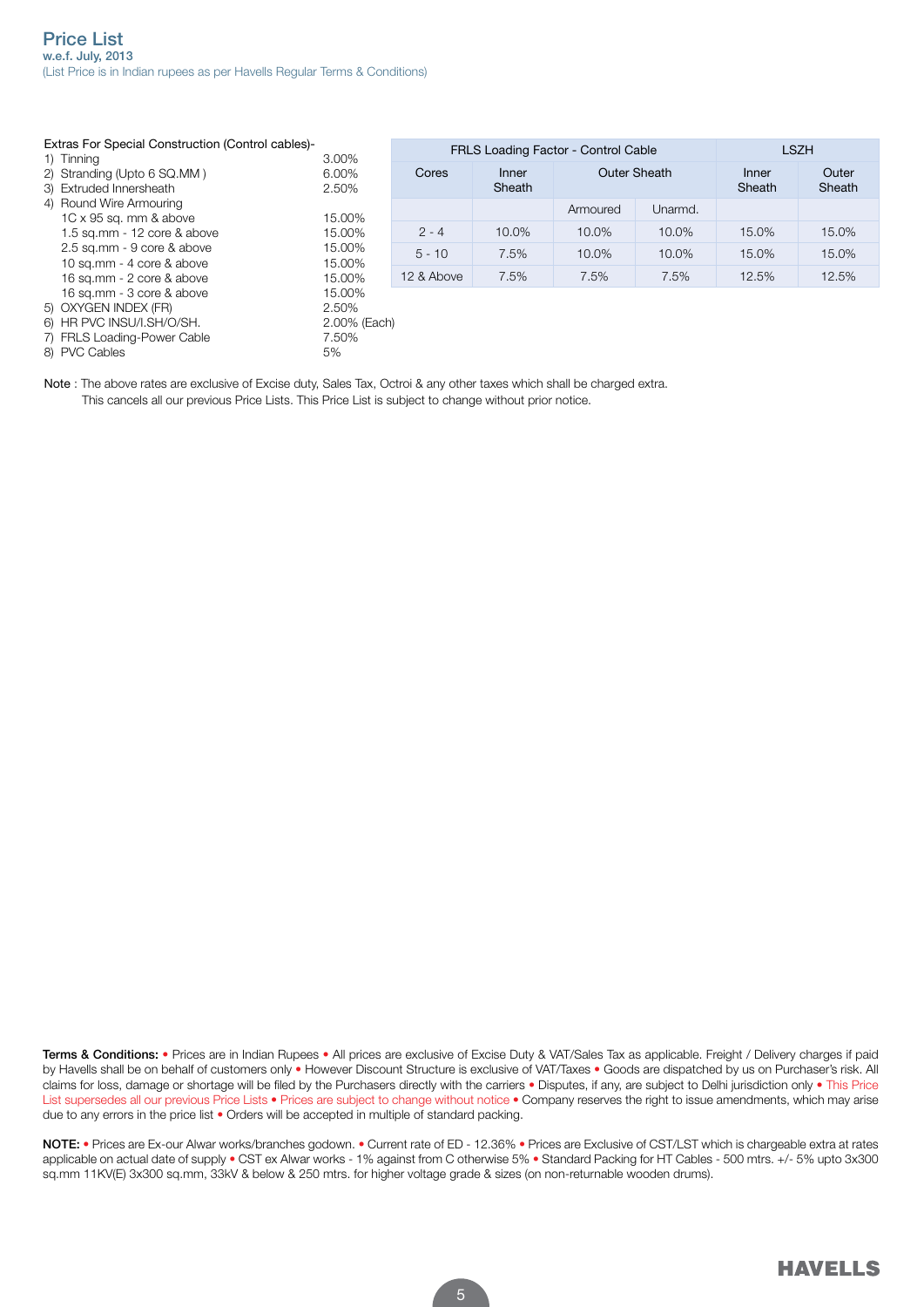



#### Regional & Branch Offices:

NORTH - REGIONAL OFFICE: Corporate Office: QRG Towers, 2D, Sector-126, Expressway, Noida-201304, Tel: 0120-3331000, Fax: 0120-4772000, Delhi: Tel: 011-47676700, 23888200, Fax: 011-47676750, 23888250, Chandigarh: Tel: 0172-4232400-401, Fax: 0172-4232403, Dehradun: Tel: 0135-6670202, Fax: 0135-6670203, Noida / Haryana: Tel: 0120-3331000, Fax: 120-4772000, Ludhiana: Tel: 0161-4676001 / 6024, Fax: 0161-46766007, Jammu: Tel: 0191-2490424, Fax: 0191-2490405, Sri Nagar: Tel / Fax: 0194-2490431, Jaipur: Tel: 0141-3988210, Fax: 0141-2389024, Jodhpur: Tel: 0141-3914645, 3988210, Lucknow: Tel: 0522-2201032, 2200938, Kanpur: Tel: 0512-6710400, 9935533753

EAST - REGIONAL OFFICE: Kolkata: ICC Tower, 5th Floor, 4 India Exchange Place, Kolkata-700001, Tel: 033-40129851 / 52, Fax: 033-40127339, Bhubaneshwar: Tel: 0674-6668101/102/103/104, Fax: 0674-2598107, Guwahati: Tel: 0361-2134521, 2458923, Fax: 0361-2460355, Siliguri: Tel: 0353-2525907, Fax: 0353-3290402 (RIM), Jamshedpur: Tel: 0657-6542492, 09234369436, Patna: Tel: 0612-2207221, 2207222, 2207223, Telefax: 0612-2655518

WEST - REGIONAL OFFICE: Mumbai: 301, Everest House, 3rd Floor, 6, Suren Road, Chakala, Andheri (E). Mumbai - 400 093, Tel: 022-67298600-602, Fax: 022- 67298603-604, Ahmedabad: Tel: 079-40061111, 40060738-740, Fax: 079-40060741, Indore: Tel: 0731-2572340-41, 4009998 (Airtel), Fax: 0731-2551626, Rajkot: Tel: 0281-2481112, 2921212, Fax: 2481112, Nagpur: Tel: 0712-2224132, 2222692, 2222029, Pune: Tel: 020-64016413 / 14, Raipur: Tel: 0771-4243400 / 01, Telefax: 0771-4243402, Surat: Tel: 09979890137, Telefax: 0261-2350137, Jabalpur: Tel: 0761-4064491

SOUTH - REGIONAL OFFICE: Chennai: Sigapi Achi Building, No. 18 / 3, 6th Floor, Rukmani Lakshmipathy Road, Egmore, Chennai-600008, Tel: 044-42280600, 605, Fax: 044-28524326, Bangalore: Tel: 080-49075000, 9844085913, Fax: 080-25582663, Coimbatore: Telefax: 0422-2305767, 2306199, 2305199, 27533632, 66320407/0408/6401/6402, Fax: 040-27533211, Kochi: Tel: 0484-4099000, Vishakapatnam: Tel: 0891-6514339, Fax: 0891-2522547, Vizag: Tel: 0891-6514339, Fax: 0891-25522547, Vijayawada: Tel: 91+9247058847/57, Calicut: 09895855499, Madurai: 09994493242, Trivandrum: 09633817795, Hubli: 09448146028, Trichy: 09944460160

Representative Offices: • Goa • Solapur • Gwalior • Kathmandu • Bhopal